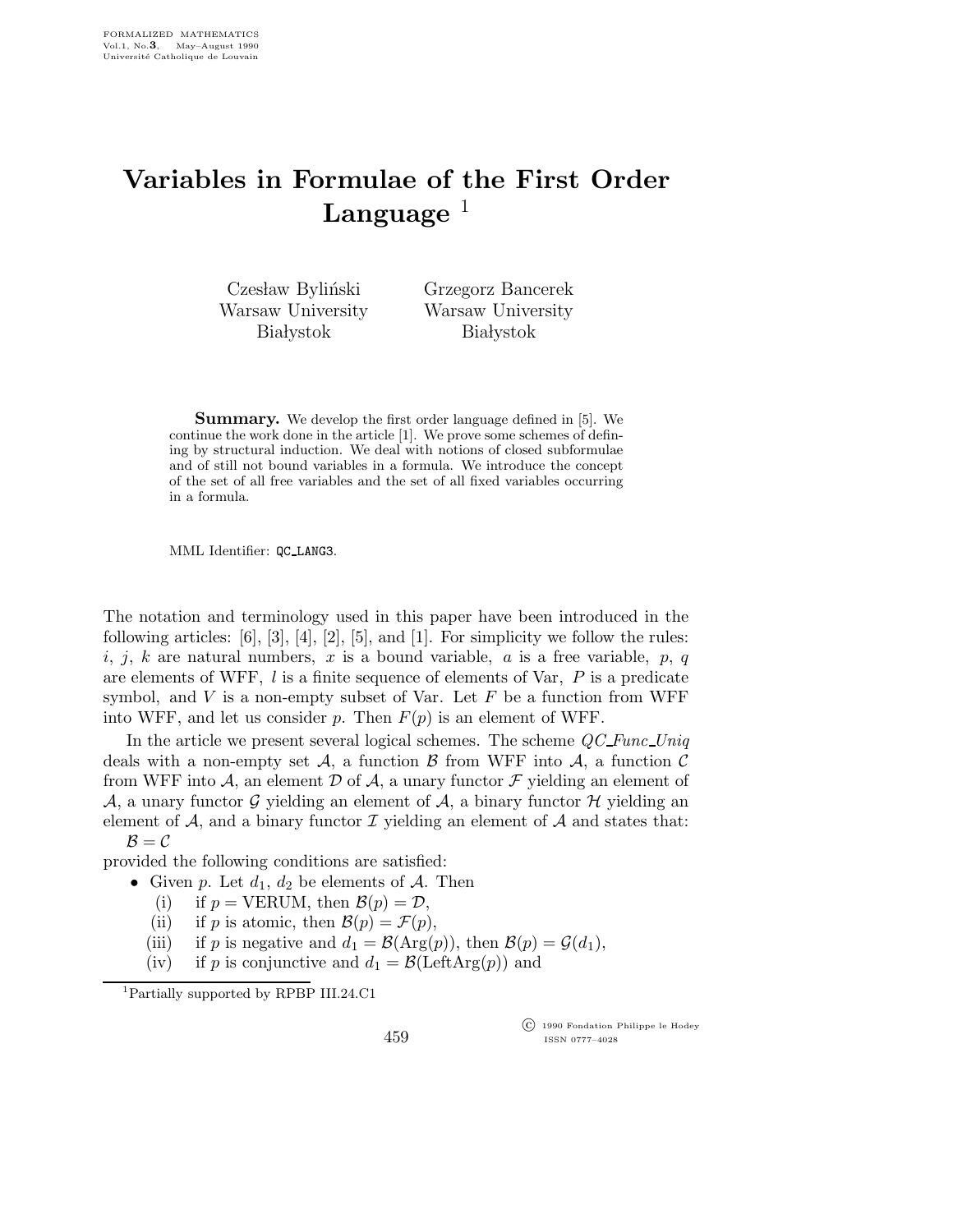$d_2 = \mathcal{B}(\text{RightArg}(p))$ ,

then 
$$
\mathcal{B}(p) = \mathcal{H}(d_1, d_2),
$$

(v) if p is universal and  $d_1 = \mathcal{B}(\text{Scope}(p)),$  then  $\mathcal{B}(p) = \mathcal{I}(p, d_1),$ 

- Given p. Let  $d_1, d_2$  be elements of A. Then
	- (i) if  $p = VERUM$ , then  $C(p) = D$ ,
	- (ii) if p is atomic, then  $\mathcal{C}(p) = \mathcal{F}(p)$ ,
	- (iii) if p is negative and  $d_1 = \mathcal{C}(\text{Arg}(p))$ , then  $\mathcal{C}(p) = \mathcal{G}(d_1)$ ,
	- (iv) if p is conjunctive and  $d_1 = \mathcal{C}(\text{LeftArg}(p))$  and

 $d_2 = \mathcal{C}(\text{RightArg}(p))$ ,

then  $\mathcal{C}(p) = \mathcal{H}(d_1, d_2),$ 

(v) if p is universal and  $d_1 = \mathcal{C}(\text{Scope}(p))$ , then  $\mathcal{C}(p) = \mathcal{I}(p, d_1)$ .

The scheme  $QCDef_D$  deals with a non-empty set A, an element B of A, an element C of WFF, a unary functor  $\mathcal F$  yielding an element of  $\mathcal A$ , a unary functor G yielding an element of  $A$ , a binary functor  $H$  yielding an element of  $A$ , and a binary functor  $\mathcal I$  yielding an element of  $\mathcal A$  and states that:

(i) there exists an element d of  $A$  and there exists a function F from WFF into A such that  $d = F(\mathcal{C})$  and for every element p of WFF and for all elements  $d_1, d_2$ of A holds if  $p = VERUM$ , then  $F(p) = B$  but if p is atomic, then  $F(p) = \mathcal{F}(p)$ but if p is negative and  $d_1 = F(\text{Arg}(p))$ , then  $F(p) = \mathcal{G}(d_1)$  but if p is conjunctive and  $d_1 = F(\text{LeftArg}(p))$  and  $d_2 = F(\text{RightArg}(p))$ , then  $F(p) = H(d_1, d_2)$  but if p is universal and  $d_1 = F(\text{Scope}(p))$ , then  $F(p) = \mathcal{I}(p, d_1)$ ,

(ii) for all elements  $x_1, x_2$  of A such that there exists a function F from WFF into A such that  $x_1 = F(\mathcal{C})$  and for every element p of WFF and for all elements  $d_1, d_2$  of A holds if  $p = \text{VERUM}$ , then  $F(p) = \mathcal{B}$  but if p is atomic, then  $F(p) = \mathcal{F}(p)$  but if p is negative and  $d_1 = F(\text{Arg}(p))$ , then  $F(p) = \mathcal{G}(d_1)$  but if p is conjunctive and  $d_1 = F(\text{LeftArg}(p))$  and  $d_2 = F(\text{RightArg}(p))$ , then  $F(p) =$  $\mathcal{H}(d_1,d_2)$  but if p is universal and  $d_1 = F(\text{Scope}(p)),$  then  $F(p) = \mathcal{I}(p,d_1)$  and there exists a function F from WFF into A such that  $x_2 = F(\mathcal{C})$  and for every element p of WFF and for all elements  $d_1$ ,  $d_2$  of A holds if  $p = VERUM$ , then  $F(p) = \mathcal{B}$  but if p is atomic, then  $F(p) = \mathcal{F}(p)$  but if p is negative and  $d_1 =$  $F(\text{Arg}(p))$ , then  $F(p) = \mathcal{G}(d_1)$  but if p is conjunctive and  $d_1 = F(\text{LeftArg}(p))$ and  $d_2 = F(\text{RightArg}(p))$ , then  $F(p) = H(d_1, d_2)$  but if p is universal and  $d_1 = F(\text{Scope}(p)),$  then  $F(p) = \mathcal{I}(p, d_1)$  holds  $x_1 = x_2$ for all values of the parameters.

The scheme  $QCD$ -Result'VERU deals with a non-empty set A, a unary

functor  $\mathcal F$  yielding an element of  $\mathcal A$ , an element  $\mathcal B$  of  $\mathcal A$ , a unary functor  $\mathcal G$ yielding an element of  $\mathcal A$ , a unary functor  $\mathcal H$  yielding an element of  $\mathcal A$ , a binary functor  $\mathcal I$  yielding an element of  $\mathcal A$ , and a binary functor  $\mathcal J$  yielding an element of  $A$  and states that:

 $\mathcal{F}(VERUM) = \mathcal{B}$ 

provided the parameters fulfill the following condition:

• Let p be a formula. Let d be an element of A. Then  $d = \mathcal{F}(p)$  if and only if there exists a function  $F$  from WFF into  $A$  such that  $d = F(p)$  and for every element p of WFF and for all elements  $d_1$ ,  $d_2$  of A holds if  $p = \text{VERUM}$ , then  $F(p) = \mathcal{B}$  but if p is atomic,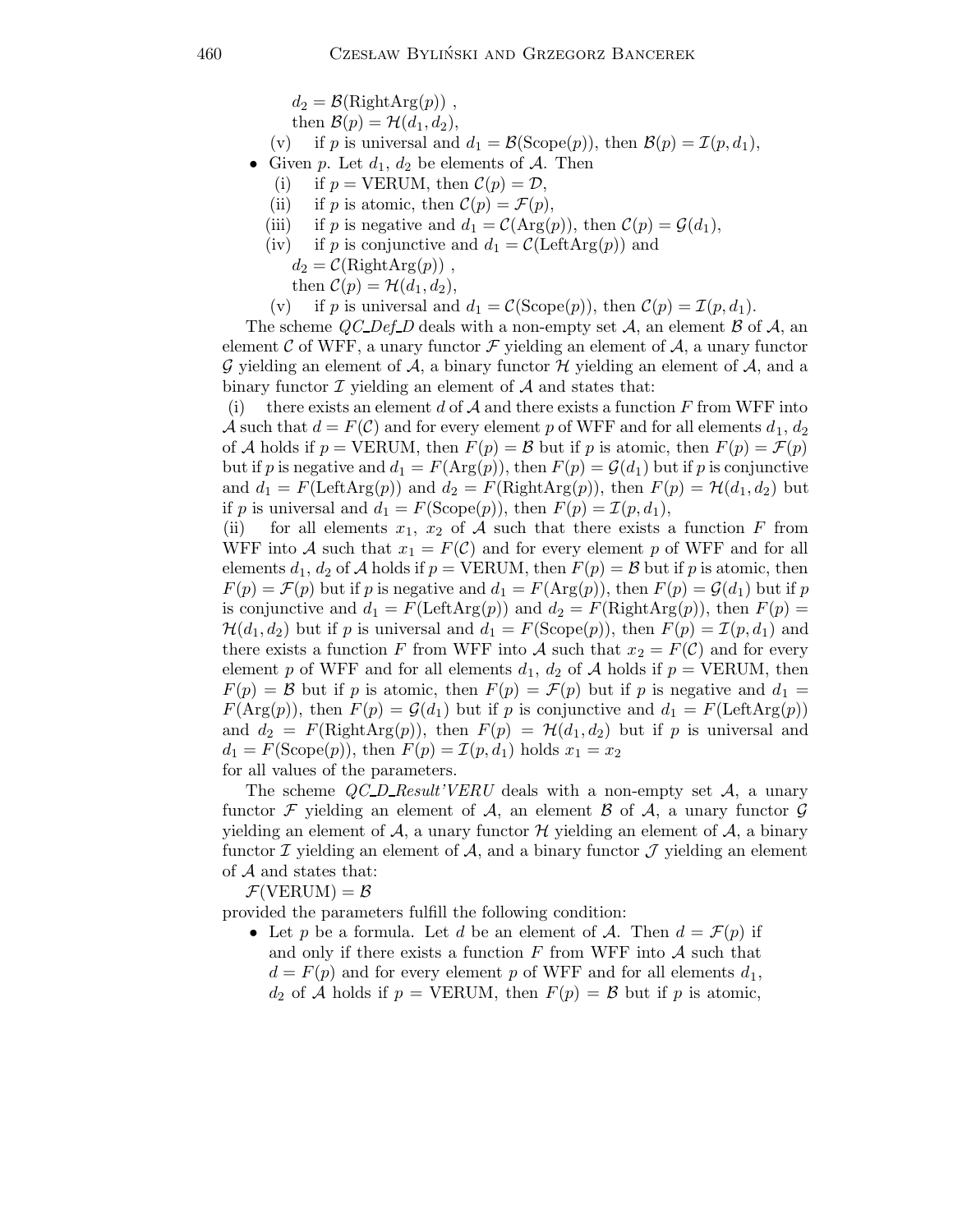then  $F(p) = \mathcal{G}(p)$  but if p is negative and  $d_1 = F(\text{Arg}(p))$ , then  $F(p) = \mathcal{H}(d_1)$  but if p is conjunctive and  $d_1 = F(\text{LeftArg}(p))$  and  $d_2 = F(\text{RightArg}(p)),$  then  $F(p) = \mathcal{I}(d_1, d_2)$  but if p is universal and  $d_1 = F(\text{Scope}(p)),$  then  $F(p) = \mathcal{J}(p, d_1)$ .

The scheme  $QC\_D\_Result'atom$  concerns a non-empty set A, an element B of A, a unary functor F yielding an element of A, a formula C, a unary functor  $\mathcal G$ yielding an element of  $A$ , a unary functor  $H$  yielding an element of  $A$ , a binary functor  $\mathcal I$  yielding an element of  $\mathcal A$ , and a binary functor  $\mathcal J$  yielding an element of  $A$  and states that:

 $\mathcal{F}(\mathcal{C}) = \mathcal{G}(\mathcal{C})$ 

provided the following conditions are fulfilled:

• Let p be a formula. Let d be an element of A. Then  $d = \mathcal{F}(p)$  if and only if there exists a function  $F$  from WFF into  $A$  such that  $d = F(p)$  and for every element p of WFF and for all elements  $d_1$ ,  $d_2$  of A holds if  $p = \text{VERUM}$ , then  $F(p) = \mathcal{B}$  but if p is atomic, then  $F(p) = \mathcal{G}(p)$  but if p is negative and  $d_1 = F(\text{Arg}(p))$ , then  $F(p) = H(d_1)$  but if p is conjunctive and  $d_1 = F(\text{LeftArg}(p))$  and  $d_2 = F(\text{RightArg}(p)),$  then  $F(p) = \mathcal{I}(d_1, d_2)$  but if p is universal and  $d_1 = F(\text{Scope}(p)),$  then  $F(p) = \mathcal{J}(p, d_1),$ 

•  $\mathcal C$  is atomic.

The scheme  $QCD$ -Result'nega deals with a non-empty set A, an element  $\beta$ of A, a formula C, a unary functor F yielding an element of A, a unary functor G yielding an element of A, a binary functor  $\mathcal H$  yielding an element of  $\mathcal A$ , a binary functor  $\mathcal I$  yielding an element of  $\mathcal A$ , and a unary functor  $\mathcal J$  yielding an element of  $A$  and states that:

 $\mathcal{J}(\mathcal{C}) = \mathcal{G}(\mathcal{J}(\text{Arg}(\mathcal{C})))$ 

provided the following requirements are met:

- Let p be a formula. Let d be an element of A. Then  $d = \mathcal{J}(p)$  if and only if there exists a function  $F$  from WFF into  $\mathcal A$  such that  $d = F(p)$  and for every element p of WFF and for all elements  $d_1$ ,  $d_2$  of A holds if  $p = VERUM$ , then  $F(p) = B$  but if p is atomic, then  $F(p) = \mathcal{F}(p)$  but if p is negative and  $d_1 = F(\text{Arg}(p))$ , then  $F(p) = \mathcal{G}(d_1)$  but if p is conjunctive and  $d_1 = F(\text{LeftArg}(p))$  and  $d_2 = F(\text{RightArg}(p))$ , then  $F(p) = H(d_1, d_2)$  but if p is universal and  $d_1 = F(\text{Scope}(p))$ , then  $F(p) = \mathcal{I}(p, d_1)$ ,
- $\mathcal C$  is negative.

The scheme  $QCD$  Result'conj concerns a non-empty set  $A$ , an element  $B$  of A, a unary functor F yielding an element of A, a unary functor G yielding an element of A, a binary functor H yielding an element of A, a binary functor  $\mathcal I$ yielding an element of  $A$ , a unary functor  $J$  yielding an element of  $A$ , and a formula  $\mathcal C$  and states that:

for all elements  $d_1$ ,  $d_2$  of A such that  $d_1 = \mathcal{J}(\text{LeftArg}(\mathcal{C}))$  and

 $d_2 = \mathcal{J}(\text{RightArg}(\mathcal{C}))$ 

holds  $\mathcal{J}(\mathcal{C}) = \mathcal{H}(d_1, d_2)$ 

provided the parameters satisfy the following conditions: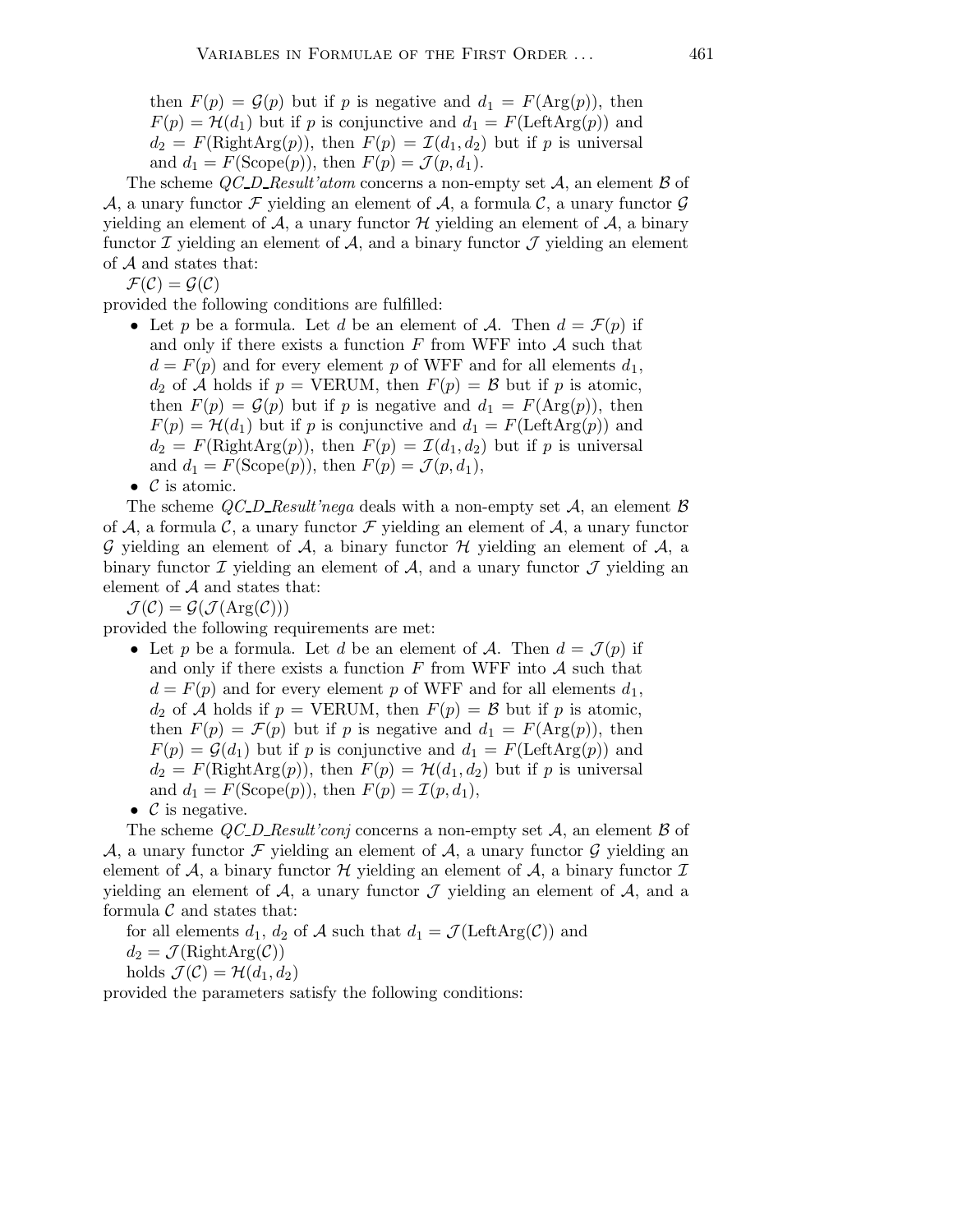- Let p be a formula. Let d be an element of A. Then  $d = \mathcal{J}(p)$  if and only if there exists a function  $F$  from WFF into  $A$  such that  $d = F(p)$  and for every element p of WFF and for all elements  $d_1$ ,  $d_2$  of A holds if  $p = \text{VERUM}$ , then  $F(p) = \mathcal{B}$  but if p is atomic, then  $F(p) = \mathcal{F}(p)$  but if p is negative and  $d_1 = F(\text{Arg}(p))$ , then  $F(p) = \mathcal{G}(d_1)$  but if p is conjunctive and  $d_1 = F(\text{LeftArg}(p))$  and  $d_2 = F(\text{RightArg}(p))$ , then  $F(p) = H(d_1, d_2)$  but if p is universal and  $d_1 = F(\text{Scope}(p))$ , then  $F(p) = \mathcal{I}(p, d_1)$ ,
- $\mathcal C$  is conjunctive.

The scheme QC\_D\_Result'univ deals with a non-empty set  $A$ , an element  $B$ of A, a formula C, a unary functor  $\mathcal F$  yielding an element of A, a unary functor G yielding an element of  $A$ , a binary functor  $H$  yielding an element of  $A$ , a binary functor  $\mathcal I$  yielding an element of  $\mathcal A$ , and a unary functor  $\mathcal J$  yielding an element of  $A$  and states that:

 $\mathcal{J}(\mathcal{C}) = \mathcal{I}(\mathcal{C}, \mathcal{J}(\text{Scope}(\mathcal{C})))$ 

provided the following requirements are fulfilled:

• Let p be a formula. Let d be an element of A. Then  $d = \mathcal{J}(p)$  if and only if there exists a function  $F$  from WFF into  $\mathcal A$  such that  $d = F(p)$  and for every element p of WFF and for all elements  $d_1$ ,  $d_2$  of A holds if  $p = \text{VERUM}$ , then  $F(p) = \mathcal{B}$  but if p is atomic, then  $F(p) = \mathcal{F}(p)$  but if p is negative and  $d_1 = F(\text{Arg}(p))$ , then  $F(p) = \mathcal{G}(d_1)$  but if p is conjunctive and  $d_1 = F(\text{LeftArg}(p))$  and  $d_2 = F(\text{RightArg}(p))$ , then  $F(p) = H(d_1, d_2)$  but if p is universal and  $d_1 = F(\text{Scope}(p))$ , then  $F(p) = \mathcal{I}(p, d_1)$ ,

• 
$$
C
$$
 is universal.

Let us consider V. The functor  $\mathcal{N}_V$  yields an element of  $2^V$  qua a non-empty set and is defined as follows:

 $\emptyset_V = \emptyset.$ 

Next we state three propositions:

- $(1)$   $\emptyset_V = \emptyset$ .
- (2) For every k-ary predicate symbol  $P$  holds  $P$  is a predicate symbol.
- (3)  $P$  is a Arity  $(P)$ -ary predicate symbol.

Let us consider l, V. The functor variables  $V(l)$  yielding an element of  $2^V$ , is defined by:

$$
variables_V(l) = \{l(k) : 1 \le k \land k \le \text{len } l \land l(k) \in V\}.
$$

One can prove the following propositions:

- (4) variables $V(l) = \{l(k) : 1 \leq k \land k \leq \text{len } l \land l(k) \in V\}.$
- (5) variables  $V(l) \subseteq V$ .
- (6)  $\text{snb}(l) = \text{variables}_{\text{Boundary}}(l).$
- $(7)$  snb $(VERUM) = \emptyset$ .
- (8) For every formula p such that p is atomic holds  $\text{snb}(p) = \text{snb}(\text{Args}(p)).$
- (9) For every k-ary predicate symbol  $P$  and for every list of variables  $l$  of the length k holds  $\text{snb}(P[l]) = \text{snb}(l)$ .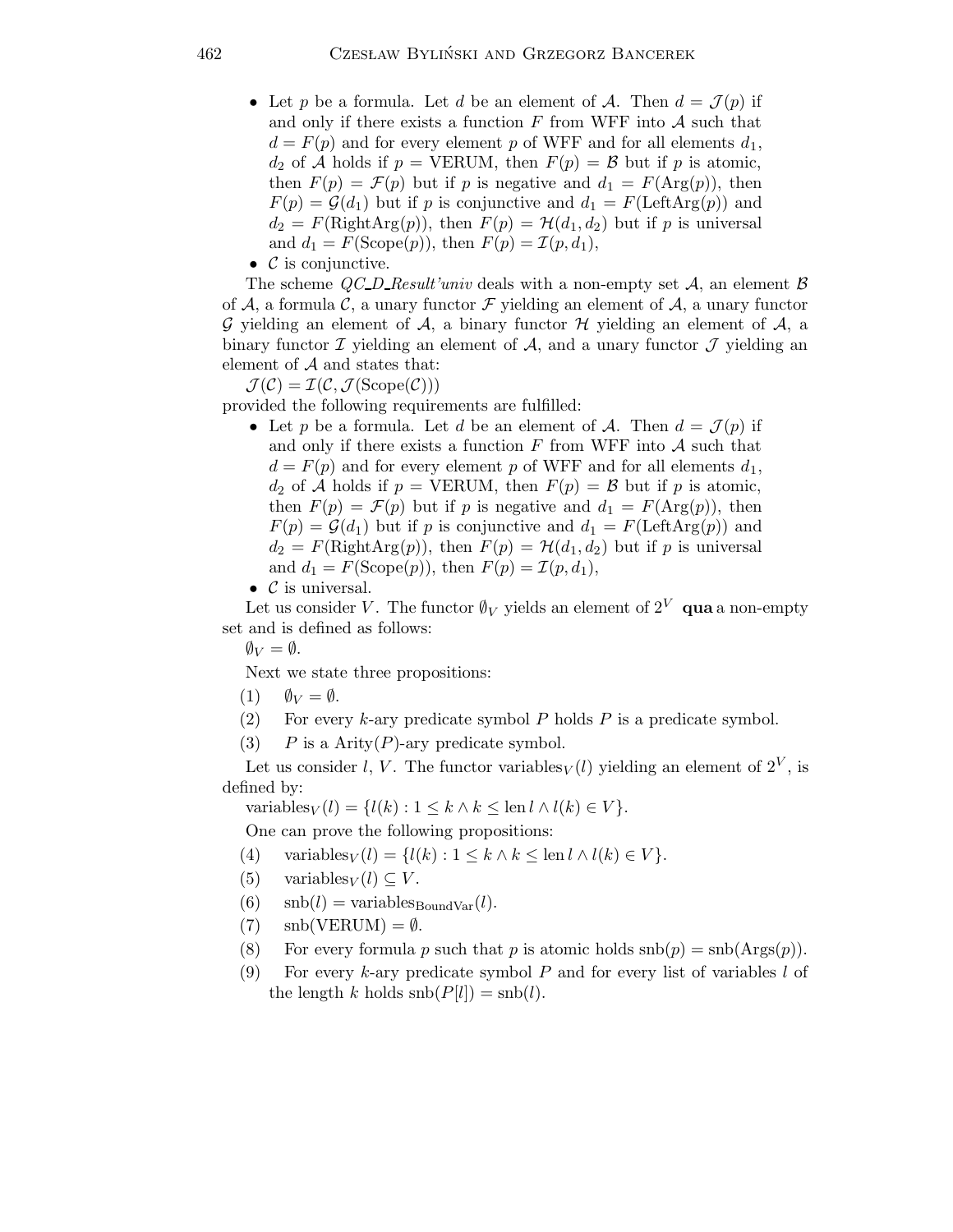- (10) For every formula p such that p is negative holds  $\text{snb}(p) = \text{snb}(\text{Arg}(p)).$
- (11) For every formula p holds  $\text{snb}(\neg p) = \text{snb}(p)$ .
- $(12)$  snb $(FALSUM) = \emptyset$ .
- (13) For every formula p such that p is conjunctive holds  $\text{snb}(p) = \text{snb}(\text{LeftArg}(p)) \cup \text{snb}(\text{RightArg}(p))$ .
- (14) For all formulae p, q holds  $\operatorname{snb}(p \wedge q) = \operatorname{snb}(p) \cup \operatorname{snb}(q)$ .
- (15) For every formula p such that p is universal holds  $\text{snb}(p) = \text{snb}(\text{Scope}(p)) \setminus \{\text{Bound}(p)\}\.$
- (16) For every formula p holds  $\mathrm{snb}(\forall_x p) = \mathrm{snb}(p) \setminus \{x\}.$
- (17) For every formula  $p$  such that  $p$  is disjunctive holds  $\text{snb}(p) = \text{snb}(\text{LeftDisj}(p)) \cup \text{snb}(\text{RightDisj}(p))$ .
- (18) For all formulae p, q holds  $\operatorname{snb}(p \vee q) = \operatorname{snb}(p) \cup \operatorname{snb}(q)$ .
- (19) For every formula  $p$  such that  $p$  is conditional holds  $\text{snb}(p) = \text{snb}(\text{Antecedent}(p)) \cup \text{snb}(\text{Consequent}(p))$ .
- (20) For all formulae p, q holds  $\mathrm{snb}(p \Rightarrow q) = \mathrm{snb}(p) \cup \mathrm{snb}(q)$ .
- $(21)$  For every formula p such that p is biconditional holds  $\text{snb}(p) = \text{snb}(\text{LeftSide}(p)) \cup \text{snb}(\text{RightSide}(p))$ .
- (22) For all formulae p, q holds  $\text{snb}(p \Leftrightarrow q) = \text{snb}(p) \cup \text{snb}(q)$ .
- (23) For every formula p holds  $\operatorname{snb}(\exists_x p) = \operatorname{snb}(p) \setminus \{x\}.$
- (24) VERUM is closed and FALSUM is closed.
- (25) For every formula p holds p is closed if and only if  $\neg p$  is closed.
- (26) For all formulae p, q holds p is closed and q is closed if and only if  $p \wedge q$ is closed.
- (27) For every formula p holds  $\forall_x p$  is closed if and only if  $\text{snb}(p) \subseteq \{x\}.$
- (28) For every formula p such that p is closed holds  $\forall_x p$  is closed.
- (29) For all formulae p, q holds p is closed and q is closed if and only if  $p \vee q$ is closed.
- (30) For all formulae p, q holds p is closed and q is closed if and only if  $p \Rightarrow q$ is closed.
- (31) For all formulae p, q holds p is closed and q is closed if and only if  $p \Leftrightarrow q$ is closed.
- (32) For every formula p holds  $\exists_x p$  is closed if and only if  $\text{snb}(p) \subseteq \{x\}.$
- (33) For every formula p such that p is closed holds  $\exists_x p$  is closed.

Let us consider V, and let F be a function from WFF into  $2^V$ , and let us consider p. Then  $F(p)$  is an element of  $2^V$ .

Let us consider k. The functor  $x_k$  yielding a bound variable, is defined as follows:

 $x_k = \langle 4, k \rangle.$ 

One can prove the following propositions:

(34)  $x_k = \langle 4, k \rangle$ .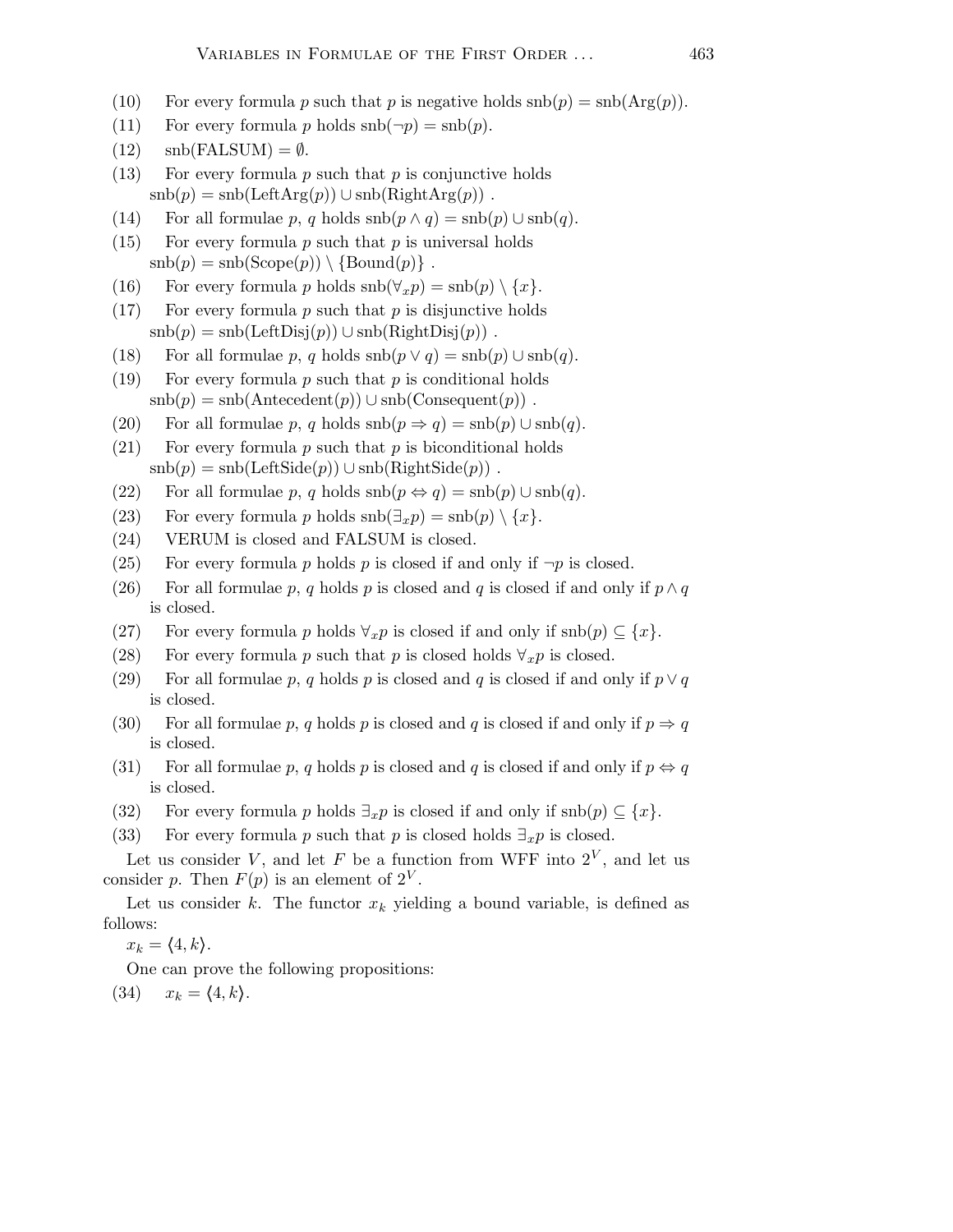(35) If  $x_i = x_j$ , then  $i = j$ .

(36) There exists i such that  $x_i = x$ .

Let us consider k. The functor  $a_k$  yields a free variable and is defined as follows:

 $\mathbf{a}_k = \langle 6, k \rangle.$ 

One can prove the following propositions:

- (37)  $a_k = (6, k).$
- (38) If  $\mathbf{a}_i = \mathbf{a}_j$ , then  $i = j$ .
- (39) There exists i such that  $a_i = a$ .
- (40) For every element c of FixedVar and for every element a of FreeVar holds  $c \neq a$ .
- (41) For every element c of FixedVar and for every element x of BoundVar holds  $c \neq x$ .
- (42) For every element a of FreeVar and for every element x of BoundVar holds  $a \neq x$ .

Let us consider V, and let  $V_1$ ,  $V_2$  be elements of  $2^V$ . Then  $V_1 \cup V_2$  is an element of  $2^V$ .

Let  $D$  be a non-empty family of sets, and let  $d$  be an element of  $D$ . The functor  $\mathbb{Q}d$  yields an element of D qua a non-empty set and is defined as follows:

$$
^{@d}=d.
$$

One can prove the following proposition

 $(43)$  For every non-empty family D of sets and for every element d of D holds  $@d = d$ .

Let  $D$  be a non-empty family of sets, and let  $d$  be an element of  $D$  qua a non-empty set. The functor  $\mathcal{Q}_d$  yielding an element of D, is defined as follows:  $\mathbf{Q}d = d.$ 

We now state a proposition

 $(44)$  For every non-empty family D of sets and for every element d of D qua a non-empty set holds  $@d = d$ .

Now we present several schemes. The scheme  $QCDef$  SETD deals with a non-empty family  $A$  of sets, an element  $B$  of  $A$ , an element  $C$  of WFF, a unary functor F yielding an element of  $A$ , a unary functor G yielding an element of  $A$ , a binary functor  $\mathcal H$  yielding an element of  $\mathcal A$ , and a binary functor  $\mathcal I$  yielding an element of A and states that:

(i) there exists an element d of  $A$  and there exists a function F from WFF into A such that  $d = F(\mathcal{C})$  and for every element p of WFF and for all elements  $d_1, d_2$ of A holds if  $p = VERUM$ , then  $F(p) = B$  but if p is atomic, then  $F(p) = \mathcal{F}(p)$ but if p is negative and  $d_1 = F(\text{Arg}(p))$ , then  $F(p) = \mathcal{G}(d_1)$  but if p is conjunctive and  $d_1 = F(\text{LeftArg}(p))$  and  $d_2 = F(\text{RightArg}(p))$ , then  $F(p) = H(d_1, d_2)$  but if p is universal and  $d_1 = F(\text{Scope}(p))$ , then  $F(p) = \mathcal{I}(p, d_1)$ ,

(ii) for all elements  $x_1, x_2$  of A such that there exists a function F from WFF into A such that  $x_1 = F(\mathcal{C})$  and for every element p of WFF and for all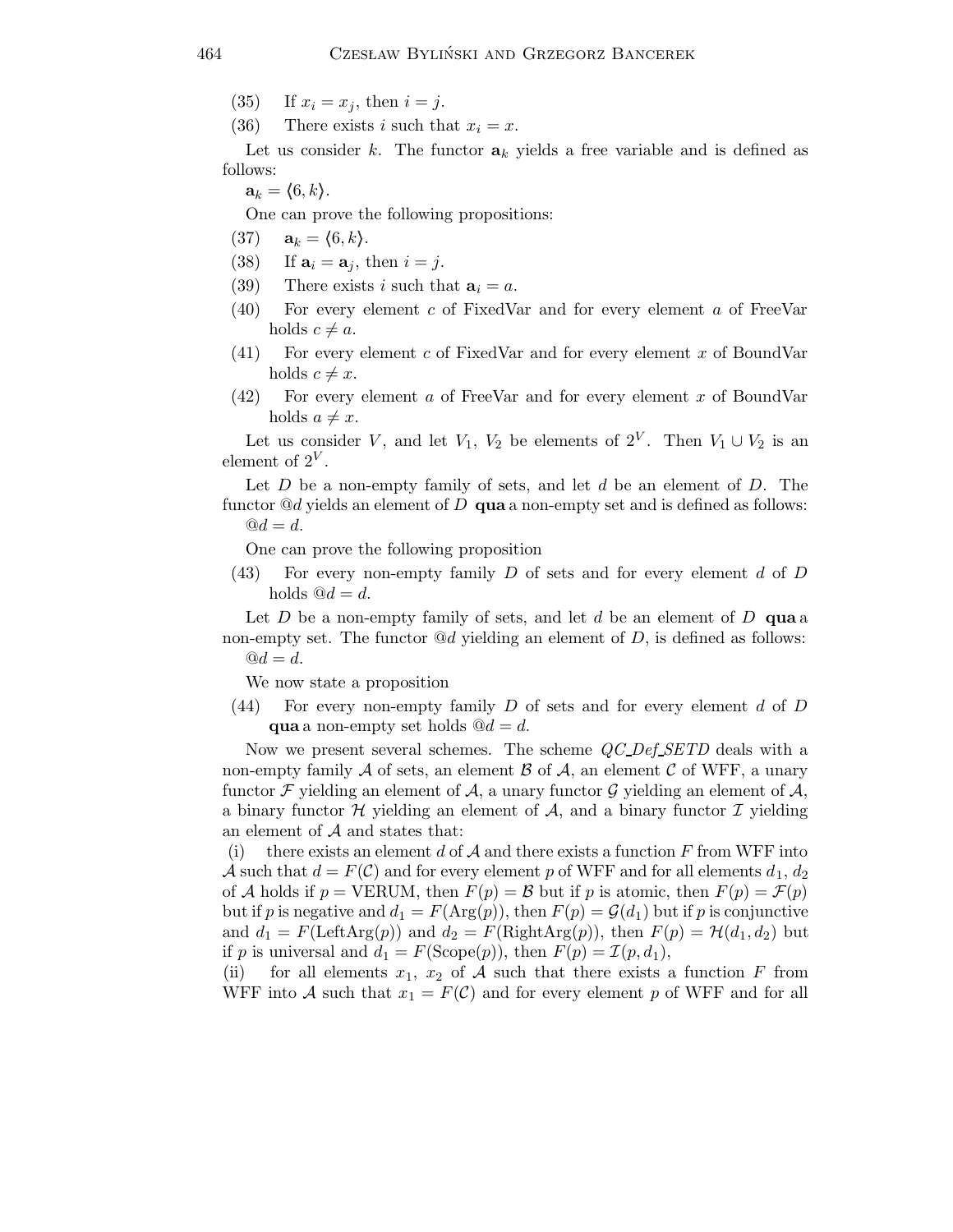elements  $d_1, d_2$  of A holds if  $p = VERUM$ , then  $F(p) = B$  but if p is atomic, then  $F(p) = \mathcal{F}(p)$  but if p is negative and  $d_1 = F(\text{Arg}(p))$ , then  $F(p) = \mathcal{G}(d_1)$  but if p is conjunctive and  $d_1 = F(\text{LeftArg}(p))$  and  $d_2 = F(\text{RightArg}(p))$ , then  $F(p) =$  $\mathcal{H}(d_1,d_2)$  but if p is universal and  $d_1 = F(\text{Scope}(p))$ , then  $F(p) = \mathcal{I}(p,d_1)$  and there exists a function F from WFF into A such that  $x_2 = F(\mathcal{C})$  and for every element p of WFF and for all elements  $d_1$ ,  $d_2$  of A holds if  $p = VERUM$ , then  $F(p) = B$  but if p is atomic, then  $F(p) = \mathcal{F}(p)$  but if p is negative and  $d_1 =$  $F(\text{Arg}(p))$ , then  $F(p) = \mathcal{G}(d_1)$  but if p is conjunctive and  $d_1 = F(\text{LeftArg}(p))$ and  $d_2 = F(\text{RightArg}(p))$ , then  $F(p) = H(d_1, d_2)$  but if p is universal and  $d_1 = F(\text{Scope}(p)),$  then  $F(p) = \mathcal{I}(p, d_1)$  holds  $x_1 = x_2$ for all values of the parameters.

The scheme  $QC\_SETD\_Result'V$  concerns a non-empty family  $\mathcal A$  of sets, a unary functor F yielding an element of A, an element B of A, a unary functor  $\mathcal G$ yielding an element of  $A$ , a unary functor  $H$  yielding an element of  $A$ , a binary functor  $\mathcal I$  yielding an element of  $\mathcal A$ , and a binary functor  $\mathcal J$  yielding an element of A and states that:

 $\mathcal{F}(VERUM) = \mathcal{B}$ 

provided the parameters meet the following requirement:

• Let p be an element of WFF. Let d be an element of  $\mathcal{A}$ . Then  $d =$  $\mathcal{F}(p)$  if and only if there exists a function F from WFF into A such that  $d = F(p)$  and for every element p of WFF and for all elements  $d_1, d_2$  of A holds if  $p = \text{VERUM}$ , then  $F(p) = \mathcal{B}$  but if p is atomic, then  $F(p) = \mathcal{G}(p)$  but if p is negative and  $d_1 = F(\text{Arg}(p))$ , then  $F(p) = H(d_1)$  but if p is conjunctive and  $d_1 = F(\text{LeftArg}(p))$  and  $d_2 = F(\text{RightArg}(p)),$  then  $F(p) = \mathcal{I}(d_1, d_2)$  but if p is universal and  $d_1 = F(\text{Scope}(p))$ , then  $F(p) = \mathcal{J}(p, d_1)$ .

The scheme  $QC\text{-}SETD\text{-}Result'a$  concerns a non-empty family A of sets, an element  $\beta$  of  $\mathcal{A}$ , a unary functor  $\mathcal F$  yielding an element of  $\mathcal A$ , an element  $\mathcal C$  of WFF, a unary functor G yielding an element of  $A$ , a unary functor H yielding an element of  $\mathcal{A}$ , a binary functor  $\mathcal I$  yielding an element of  $\mathcal A$ , and a binary functor  $\mathcal J$  yielding an element of  $\mathcal A$  and states that:

 $\mathcal{F}(\mathcal{C}) = \mathcal{G}(\mathcal{C})$ 

provided the parameters fulfill the following requirements:

- Let p be an element of WFF. Let d be an element of  $A$ . Then  $d =$  $\mathcal{F}(p)$  if and only if there exists a function F from WFF into A such that  $d = F(p)$  and for every element p of WFF and for all elements  $d_1, d_2$  of A holds if  $p = \text{VERUM}$ , then  $F(p) = \mathcal{B}$  but if p is atomic, then  $F(p) = \mathcal{G}(p)$  but if p is negative and  $d_1 = F(\text{Arg}(p))$ , then  $F(p) = H(d_1)$  but if p is conjunctive and  $d_1 = F(\text{LeftArg}(p))$  and  $d_2 = F(\text{RightArg}(p)),$  then  $F(p) = \mathcal{I}(d_1, d_2)$  but if p is universal and  $d_1 = F(\text{Scope}(p)), \text{ then } F(p) = \mathcal{J}(p, d_1),$
- $\mathcal C$  is atomic.

The scheme  $QC\text{-}SETD\text{-}Result'n$  deals with a non-empty family A of sets, an element  $\beta$  of  $\mathcal{A}$ , an element C of WFF, a unary functor F yielding an element of A, a unary functor G yielding an element of A, a binary functor  $\mathcal H$  yielding an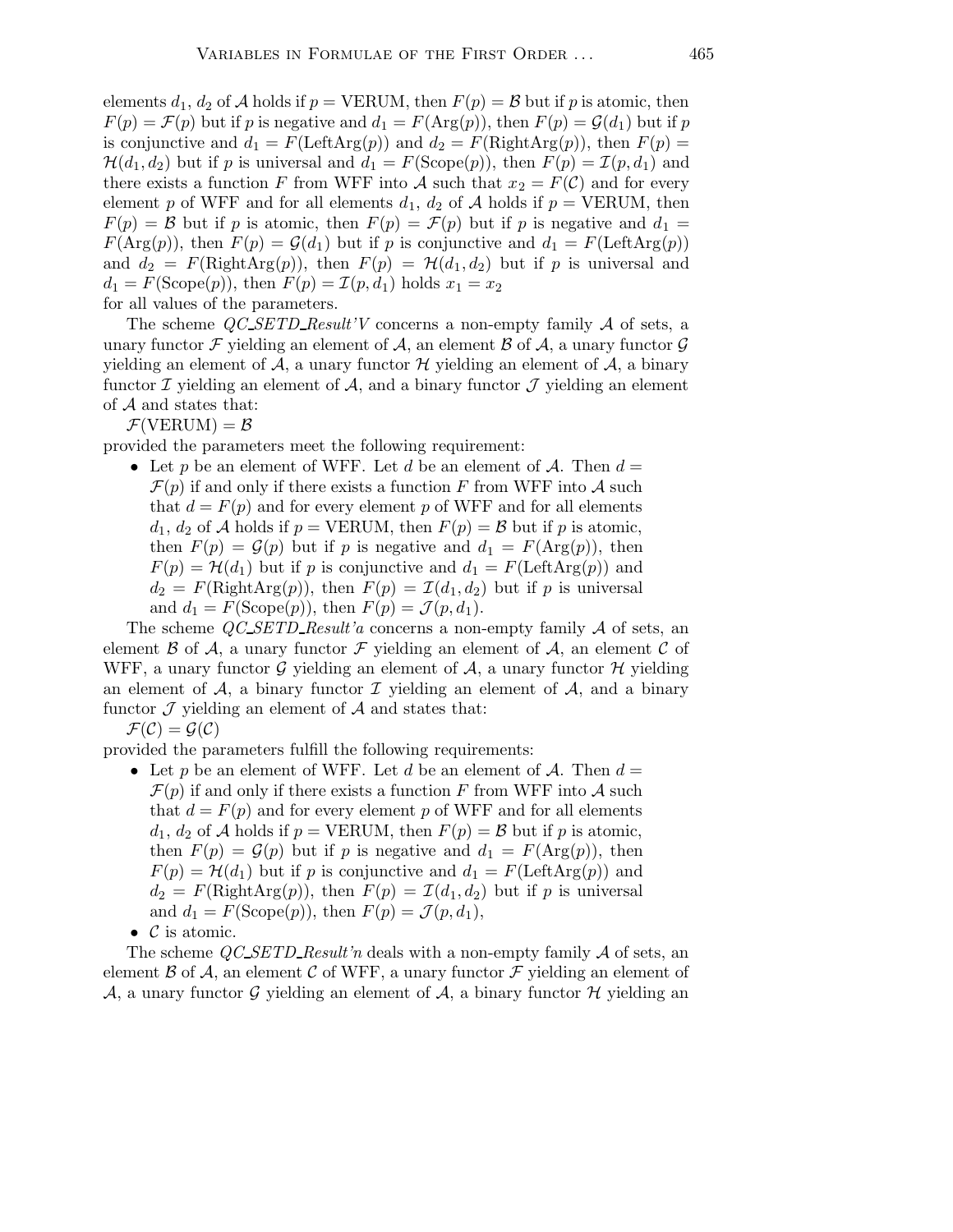element of  $A$ , a binary functor  $I$  yielding an element of  $A$ , and a unary functor  ${\mathcal J}$  yielding an element of  ${\mathcal A}$  and states that:

 $\mathcal{J}(\mathcal{C}) = \mathcal{G}(\mathcal{J}(\text{Arg}(\mathcal{C})))$ 

provided the following requirements are met:

- Let p be an element of WFF. Let d be an element of  $A$ . Then  $d =$  $\mathcal{J}(p)$  if and only if there exists a function F from WFF into A such that  $d = F(p)$  and for every element p of WFF and for all elements  $d_1, d_2$  of A holds if  $p = VERUM$ , then  $F(p) = B$  but if p is atomic, then  $F(p) = \mathcal{F}(p)$  but if p is negative and  $d_1 = F(\text{Arg}(p))$ , then  $F(p) = \mathcal{G}(d_1)$  but if p is conjunctive and  $d_1 = F(\text{LeftArg}(p))$  and  $d_2 = F(\text{RightArg}(p)),$  then  $F(p) = H(d_1, d_2)$  but if p is universal and  $d_1 = F(\text{Scope}(p))$ , then  $F(p) = \mathcal{I}(p, d_1)$ ,
- $\bullet$  *C* is negative.

The scheme  $QC\text{.SETD}$  Result'c deals with a non-empty family  $\mathcal A$  of sets, an element  $\beta$  of  $\mathcal{A}$ , a unary functor  $\mathcal F$  yielding an element of  $\mathcal A$ , a unary functor  $\mathcal G$ yielding an element of  $A$ , a binary functor  $H$  yielding an element of  $A$ , a binary functor  $\mathcal I$  yielding an element of  $\mathcal A$ , a unary functor  $\mathcal J$  yielding an element of  $\mathcal{A}$ , and an element  $\mathcal C$  of WFF and states that:

for all elements  $d_1$ ,  $d_2$  of A such that  $d_1 = \mathcal{J}(\text{LeftArg}(\mathcal{C}))$  and

 $d_2 = \mathcal{J}(\text{RightArg}(\mathcal{C}))$ 

holds  $\mathcal{J}(\mathcal{C}) = \mathcal{H}(d_1, d_2)$ 

provided the parameters fulfill the following conditions:

- Let p be an element of WFF. Let d be an element of  $\mathcal{A}$ . Then  $d =$  $\mathcal{J}(p)$  if and only if there exists a function F from WFF into A such that  $d = F(p)$  and for every element p of WFF and for all elements  $d_1, d_2$  of A holds if  $p = VERUM$ , then  $F(p) = B$  but if p is atomic, then  $F(p) = \mathcal{F}(p)$  but if p is negative and  $d_1 = F(\text{Arg}(p))$ , then  $F(p) = \mathcal{G}(d_1)$  but if p is conjunctive and  $d_1 = F(\text{LeftArg}(p))$  and  $d_2 = F(\text{RightArg}(p)),$  then  $F(p) = H(d_1, d_2)$  but if p is universal and  $d_1 = F(\text{Scope}(p))$ , then  $F(p) = \mathcal{I}(p, d_1)$ ,
- $\mathcal C$  is conjunctive.

The scheme  $QC\_SETD\_Result'u$  deals with a non-empty family A of sets, an element  $\beta$  of  $\mathcal{A}$ , an element C of WFF, a unary functor F yielding an element of A, a unary functor G yielding an element of A, a binary functor  $\mathcal H$  yielding an element of  $A$ , a binary functor  $I$  yielding an element of  $A$ , and a unary functor  $J$  yielding an element of  $A$  and states that:

 $\mathcal{J}(\mathcal{C}) = \mathcal{I}(\mathcal{C}, \mathcal{J}(\text{Scope}(\mathcal{C})))$ 

provided the parameters meet the following requirements:

• Let p be an element of WFF. Let d be an element of  $A$ . Then  $d =$  $\mathcal{J}(p)$  if and only if there exists a function F from WFF into A such that  $d = F(p)$  and for every element p of WFF and for all elements  $d_1, d_2$  of A holds if  $p = VERUM$ , then  $F(p) = B$  but if p is atomic, then  $F(p) = \mathcal{F}(p)$  but if p is negative and  $d_1 = F(\text{Arg}(p))$ , then  $F(p) = \mathcal{G}(d_1)$  but if p is conjunctive and  $d_1 = F(\text{LeftArg}(p))$  and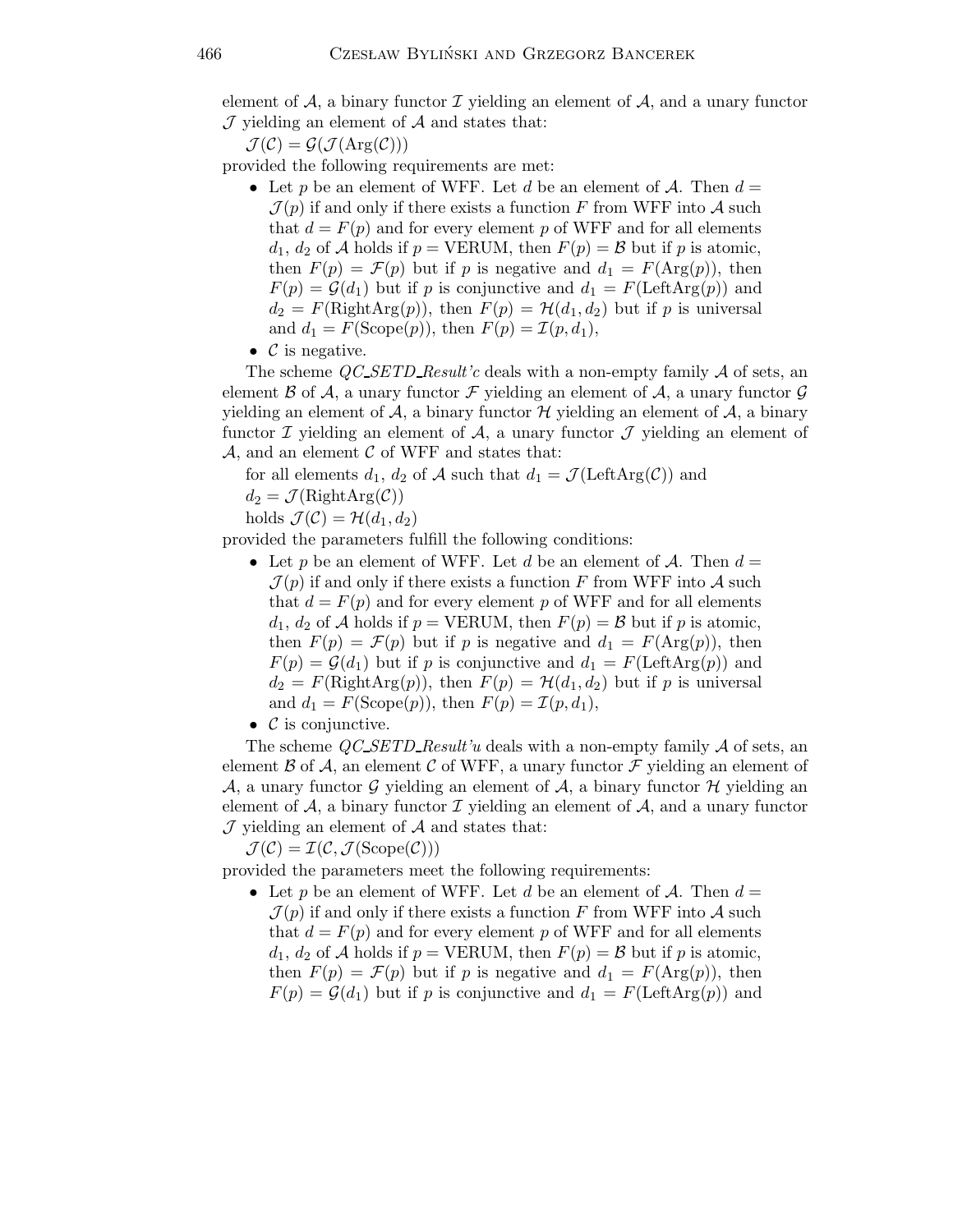$d_2 = F(\text{RightArg}(p))$ , then  $F(p) = H(d_1, d_2)$  but if p is universal and  $d_1 = F(\text{Scope}(p))$ , then  $F(p) = \mathcal{I}(p, d_1)$ ,

•  $\mathcal C$  is universal.

Let us consider V, p. The functor  $\text{Vars}_V(p)$  yielding an element of  $2^V$ , is defined as follows:

there exists a function F from WFF into  $2^V$  such that  $\text{Vars}_V(p) = F(p)$ and for every element p of WFF and for all elements  $d_1, d_2$  of  $2^V$  holds if  $p =$ VERUM, then  $F(p) = \mathcal{Q}(\emptyset_V)$  but if p is atomic, then  $F(p) = \text{variables}_V(\text{Arg}(p))$ but if p is negative and  $d_1 = F(\text{Arg}(p))$ , then  $F(p) = d_1$  but if p is conjunctive and  $d_1 = F(\text{LeftArg}(p))$  and  $d_2 = F(\text{RightArg}(p))$ , then  $F(p) = d_1 \cup d_2$  but if p is universal and  $d_1 = F(\text{Scope}(p))$ , then  $F(p) = d_1$ .

We now state a number of propositions:

- (45) Let X be an element of  $2^V$ . Then  $X = \text{Vars}_V(p)$  if and only if there exists a function F from WFF into  $2^V$  such that  $X = F(p)$  and for every element p of WFF and for all elements  $d_1$ ,  $d_2$  of  $2^V$  holds if  $p = VERUM$ , then  $F(p) = \mathbb{Q}(\emptyset_V)$  but if p is atomic, then  $F(p) = \text{variables}_V(\text{Args}(p))$ but if p is negative and  $d_1 = F(\text{Arg}(p))$ , then  $F(p) = d_1$  but if p is conjunctive and  $d_1 = F(\text{LeftArg}(p))$  and  $d_2 = F(\text{RightArg}(p))$ , then  $F(p) = d_1 \cup d_2$  but if p is universal and  $d_1 = F(\text{Scope}(p))$ , then  $F(p) = d_1$ .
- $(46)$  Vars<sub>V</sub> (VERUM) =  $\emptyset$ .
- (47) If p is atomic, then  $\text{Vars}_V(p) = \text{variables}_V(\text{Args}(p))$  and  $\text{Vars}_V(p) =$  $\{ \text{Args}(p)(k) : 1 \leq k \wedge k \leq \text{len Args}(p) \wedge \text{Args}(p)(k) \in V \}.$
- (48) For every k-ary predicate symbol  $P$  and for every list of variables  $l$  of the length k holds  $\text{Vars}_V(P[l]) = \text{variables}_V(l)$  and  $\text{Vars}_V(P[l]) = \{l(i):$  $1 \leq i \wedge i \leq \operatorname{len} l \wedge l(i) \in V$ .
- (49) If p is negative, then  $\text{Vars}_V(p) = \text{Vars}_V(\text{Arg}(p)).$
- $(50)$  Vars<sub>V</sub> $(\neg p)$  = Vars<sub>V</sub> $(p)$ .
- (51)  $Var_{V}(FALSEUM) = \emptyset.$
- $(52)$  If p is conjunctive, then  $\text{Vars}_V(p) = \text{Vars}_V(\text{LeftArg}(p)) \cup \text{Vars}_V(\text{RightArg}(p))$ .
- (53) Vars $V(p \wedge q) = \text{Vars}_V(p) \cup \text{Vars}_V(q)$ .
- (54) If p is universal, then  $\text{Vars}_V(p) = \text{Vars}_V(\text{Scope}(p)).$
- (55)  $\text{Vars}_V(\forall_x p) = \text{Vars}_V(p).$
- $(56)$  If p is disjunctive, then  $\text{Vars}_V(p) = \text{Vars}_V(\text{LeftDisj}(p)) \cup \text{Vars}_V(\text{RightDisj}(p))$ .
- (57)  $Var_{SV}(p \vee q) = Var_{SV}(p) \cup Var_{SV}(q)$ .

(58) If p is conditional, then  
\n
$$
Var_S(p) = Var_S(\text{Antecedent}(p)) \cup Var_{S}(Conequent(p))
$$
.

- (59)  $\text{Vars}_V(p \Rightarrow q) = \text{Vars}_V(p) \cup \text{Vars}_V(q).$
- $(60)$  If p is biconditional, then  $\text{Vars}_V(p) = \text{Vars}_V(\text{LeftSide}(p)) \cup \text{Vars}_V(\text{RightSide}(p))$ .
- (61)  $Vars_V(p \Leftrightarrow q) = Vars_V(p) \cup Vars_V(q)$ .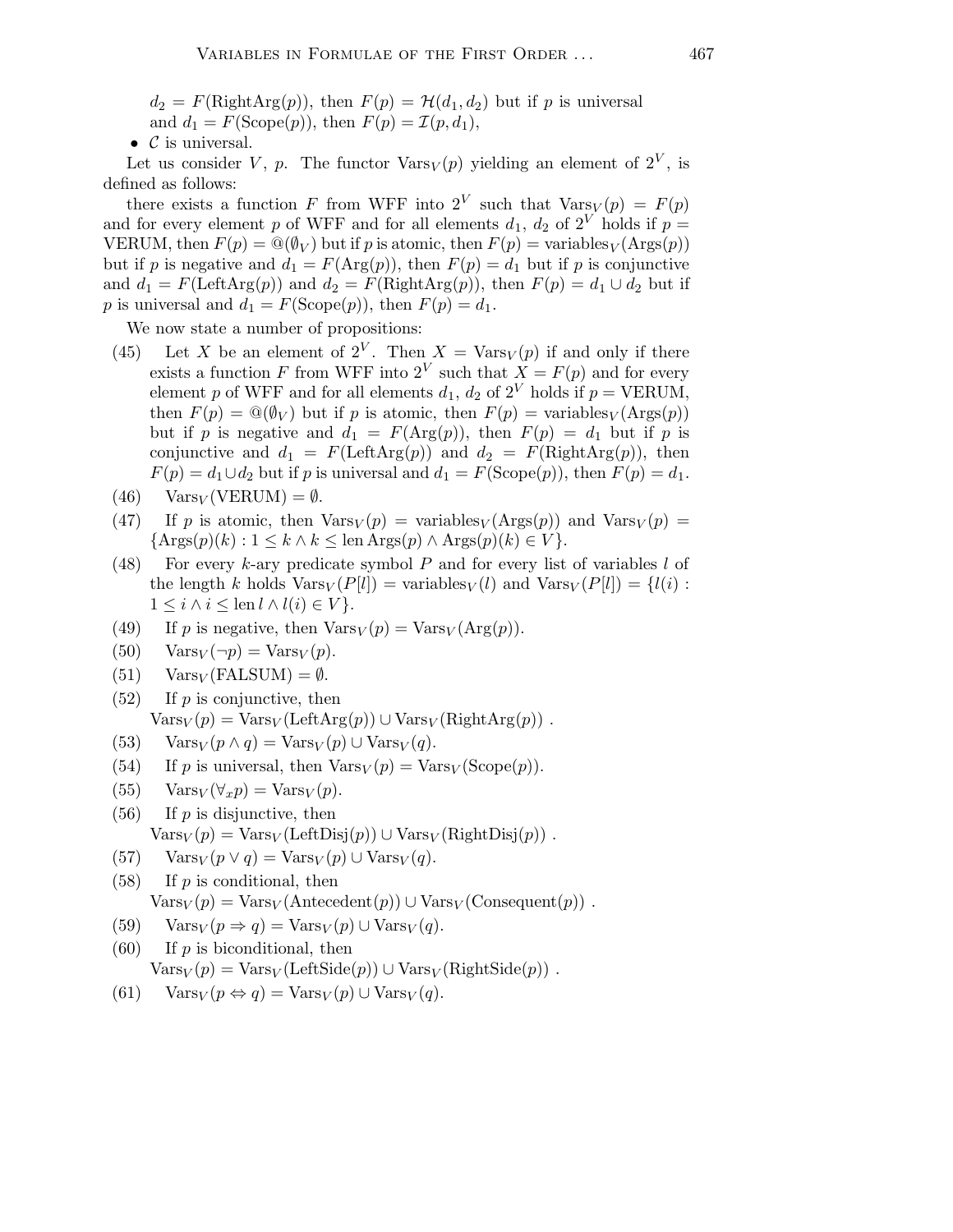- (62) If p is existential, then  $\text{Vars}_V(p) = \text{Vars}_V(\text{Arg}(\text{Scope}(\text{Arg}(p)))$ .
- (63)  $\text{Vars}_V(\exists_x p) = \text{Vars}_V(p).$

Let us consider p. The functor Free p yielding an element of  $2^{\text{FreeVar}}$ , is defined as follows:

Free  $p = \text{Vars}_{\text{FreeVar}}(p)$ .

One can prove the following propositions:

- (64) Free  $p = Vars_{FreeVar}(p)$ .
- (65) Free VERUM =  $\emptyset$ .
- (66) For every k-ary predicate symbol P and for every list of variables  $l$  of the length k holds  $Free(P[l]) = \{l(i) : 1 \leq i \wedge i \leq \text{len } l \wedge l(i) \in FreeVar\}.$
- (67) Free  $\neg p =$  Free p.
- (68) Free FALSUM =  $\emptyset$ .
- (69) Free  $p \wedge q =$  Free  $p \cup$  Free  $q$ .
- (70) Free  $\forall_x p = \text{Free } p$ .
- (71) Free  $p \vee q =$  Free  $p \cup$  Free  $q$ .
- (72) Free  $p \Rightarrow q = \text{Free } p \cup \text{Free } q$ .
- (73) Free  $p \Leftrightarrow q = \text{Free } p \cup \text{Free } q$ .
- (74) Free  $\exists_x p = \text{Free } p$ .

Let us consider p. The functor Fixed p yielding an element of  $2^{\text{FixedVar}}$ , is defined as follows:

Fixed  $p = \text{Vars}_{\text{FixedVar}}(p)$ .

Next we state a number of propositions:

- (75) Fixed  $p = Vars_{FixedVar}(p)$ .
- (76) Fixed VERUM =  $\emptyset$ .
- (77) For every k-ary predicate symbol  $P$  and for every list of variables  $l$  of the length k holds Fixed $(P[l]) = \{l(i) : 1 \leq i \land i \leq \text{len } l \land l(i) \in \text{FixedVar}\}.$
- (78) Fixed  $\neg p =$  Fixed p.
- (79) Fixed FALSUM =  $\emptyset$ .
- (80) Fixed  $p \wedge q =$  Fixed  $p \cup$  Fixed  $q$ .
- (81) Fixed( $\forall_x p$ ) = Fixed p.
- (82) Fixed  $p \vee q =$  Fixed  $p \cup$  Fixed  $q$ .
- (83) Fixed  $p \Rightarrow q =$  Fixed  $p \cup$  Fixed  $q$ .
- (84) Fixed  $p \Leftrightarrow q =$  Fixed  $p \cup$  Fixed  $q$ .
- (85) Fixed( $\exists_x p$ ) = Fixed p.

## References

[1] Grzegorz Bancerek. Connectives and subformulae of the first order language. Formalized Mathematics,  $1(3):451-458$ , 1990.